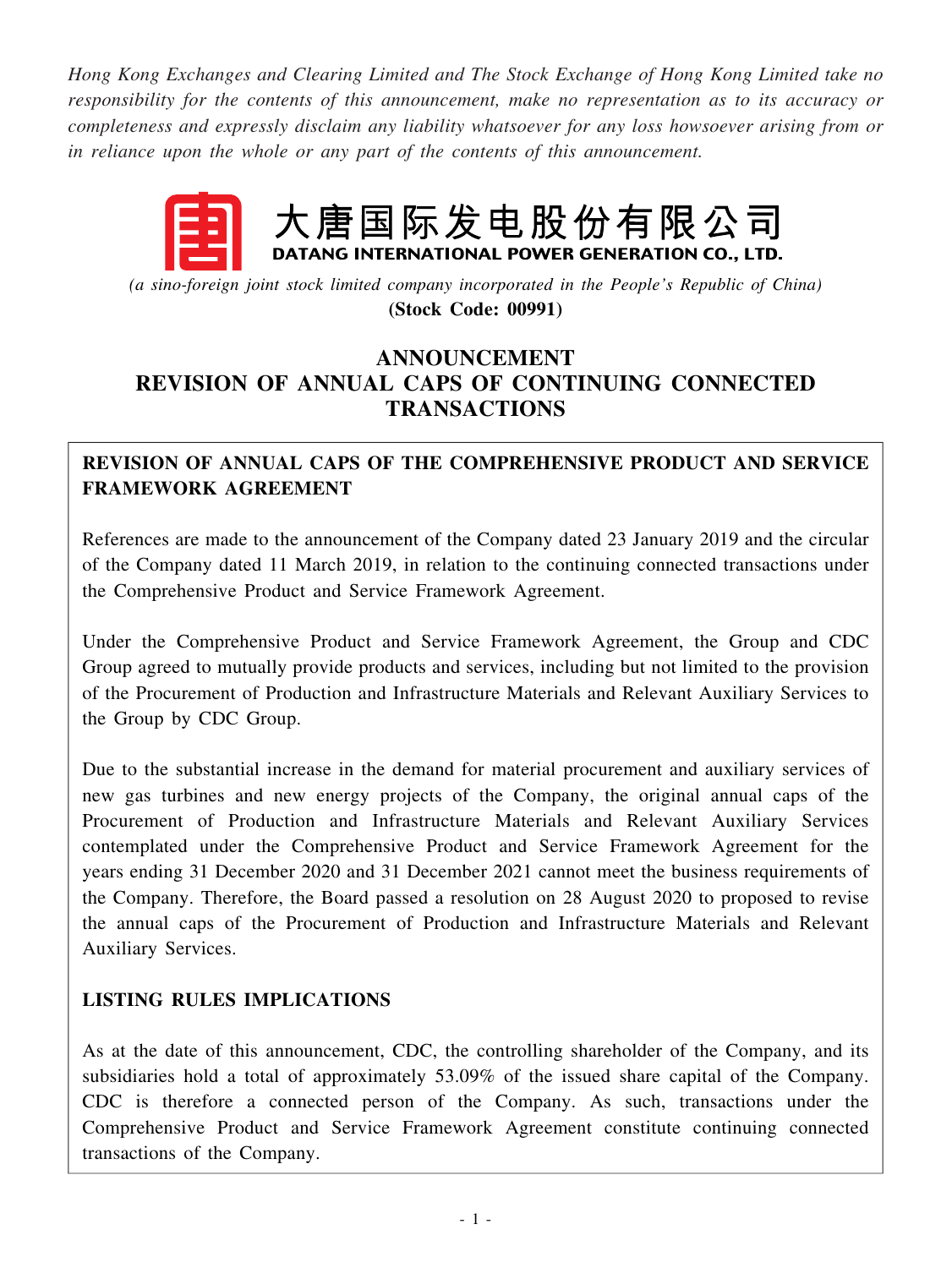As the highest of the applicable percentage ratios (defined under the Rule 14.07 of the Listing Rules) in respect of the revised annual caps of the Procurement of Production and Infrastructure Materials and Relevant Auxiliary Services provided under the Comprehensive Product and Service Framework Agreement is more than 5%, the transactions contemplated under the Procurement of Production and Infrastructure Materials and Relevant Auxiliary Services according to the Comprehensive Product and Service Framework Agreement are subject to reporting, announcement, annual review and approval of the Independent Shareholders under Chapter 14A of the Listing Rules.

## **INDEPENDENT BOARD COMMITTEE AND INDEPENDENT FINANCIAL ADVISOR**

An independent board committee comprising all independent non-executive Directors will be formed to advise the Independent Shareholders on the revised annual caps of the Procurement of Production and Infrastructure Materials and Relevant Auxiliary Services under the Comprehensive Product and Service Framework Agreement.

The Company will appoint an independent financial advisor to advise the independent board committee and the Independent Shareholders on the revised annual caps of the Procurement of Production and Infrastructure Materials and Relevant Auxiliary Services under the Comprehensive Product and Service Framework Agreement.

#### **DESPATCH OF CIRCULAR**

A circular containing details of the revised annual caps of the Procurement of Production and Infrastructure Materials and Relevant Auxiliary Services under the Comprehensive Product and Service Framework Agreement, a letter from the Independent Board Committee and a letter from the Independent Financial Adviser, both advising on the above revised annual caps, will be despatched to the Shareholders in compliance with the Listing Rules. As additional time is required for the Company to prepare the information to be included in the circular, the circular is expected to be despatched to the Shareholders on or before 18 September 2020. If it is expected that there will be a delay to the despatch of the circular, a further announcement will be published in accordance with the Listing Rules stating the reason for the delay and the new expected date of despatch of the circular.

## **REVISION OF ANNUAL CAPS OF THE COMPREHENSIVE PRODUCT AND SERVICE FRAMEWORK AGREEMENT**

References are made to the announcement of the Company dated 23 January 2019 and the circular of the Company dated 11 March 2019, in relation to the continuing connected transactions under the Comprehensive Product and Service Framework Agreement.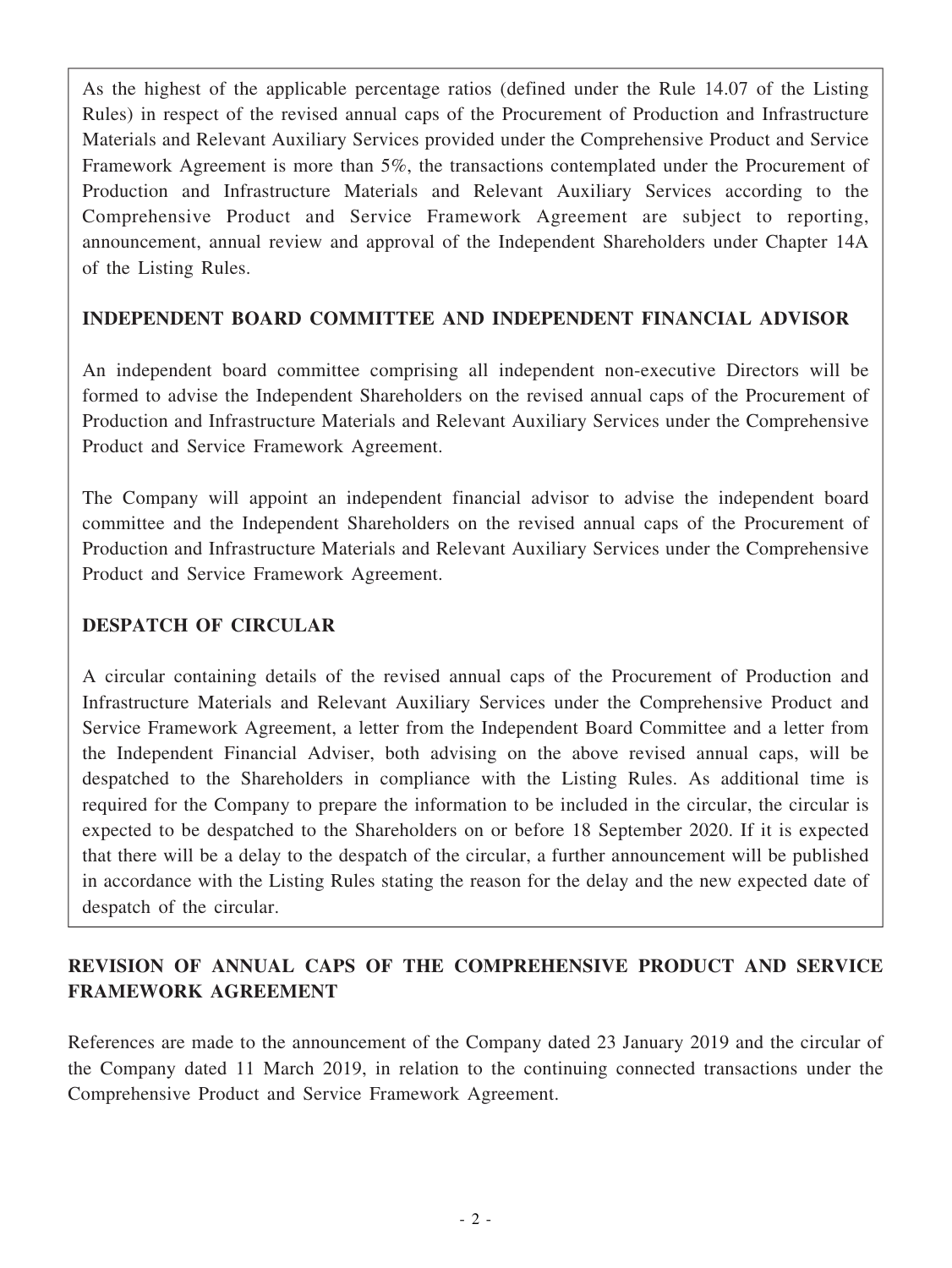Under the Comprehensive Product and Service Framework Agreement, the Group and CDC Group agreed to mutually provide products and services, including but not limited to the provision of the Procurement of Production and Infrastructure Materials and Relevant Auxiliary Services to the Group by CDC Group.

Due to the substantial increase in the demand for material procurement and auxiliary services of new gas turbines and new energy projects of the Company, the original annual caps of the Procurement of Production and Infrastructure Materials and Relevant Auxiliary Services contemplated under the Comprehensive Product and Service Framework Agreement for the years ending 31 December 2020 and 31 December 2021 cannot meet the business requirements of the Company. Therefore, the Board passed a resolution on 28 August 2020 to proposed to revise the annual caps for the Procurement of Production and Infrastructure Materials and Relevant Auxiliary Services.

*Unit: RMB '00 million*

|                                                               | Original<br>annual cap<br>for the year<br>ending<br>31 December<br>2020 | <b>Revised</b><br>annual cap<br>for the year<br>ending<br>31 December<br><b>2020</b> | Original<br>annual cap<br>for the year<br>ending<br>31 December<br>2021 | <b>Revised</b><br>annual cap<br>for the year<br>ending<br>31 December<br>2021 |
|---------------------------------------------------------------|-------------------------------------------------------------------------|--------------------------------------------------------------------------------------|-------------------------------------------------------------------------|-------------------------------------------------------------------------------|
| Procurement of Production and<br>Infrastructure Materials and |                                                                         |                                                                                      |                                                                         |                                                                               |
| <b>Relevant Auxiliary Services</b>                            | 31                                                                      | 65                                                                                   | 28                                                                      | 78                                                                            |

The above revised annual caps for the years ending 31 December 2020 and 31 December 2021 were determined after considering that the demand for material procurement and auxiliary services of new gas turbines and new energy projects of the Company will significantly increase in the coming years.

The Board further confirmed that, as at the date of this announcement, the existing annual cap of the Procurement of Production and Infrastructure Materials and Relevant Auxiliary Services for the year ending 31 December 2020 has not been exceeded.

# **REASONS FOR REVISION OF ANNUAL CAPS OF THE COMPREHENSIVE PRODUCT AND SERVICE FRAMEWORK AGREEMENT**

Taking into account that the number of new gas turbine and new energy projects of the Company will increase in the coming years, it is expected that the demand for the Procurement of Production and Infrastructure Materials and Relevant Auxiliary Services will increase significantly, resulting in an increase in the caps of the Procurement of Production and Infrastructure Materials and Relevant Auxiliary Services.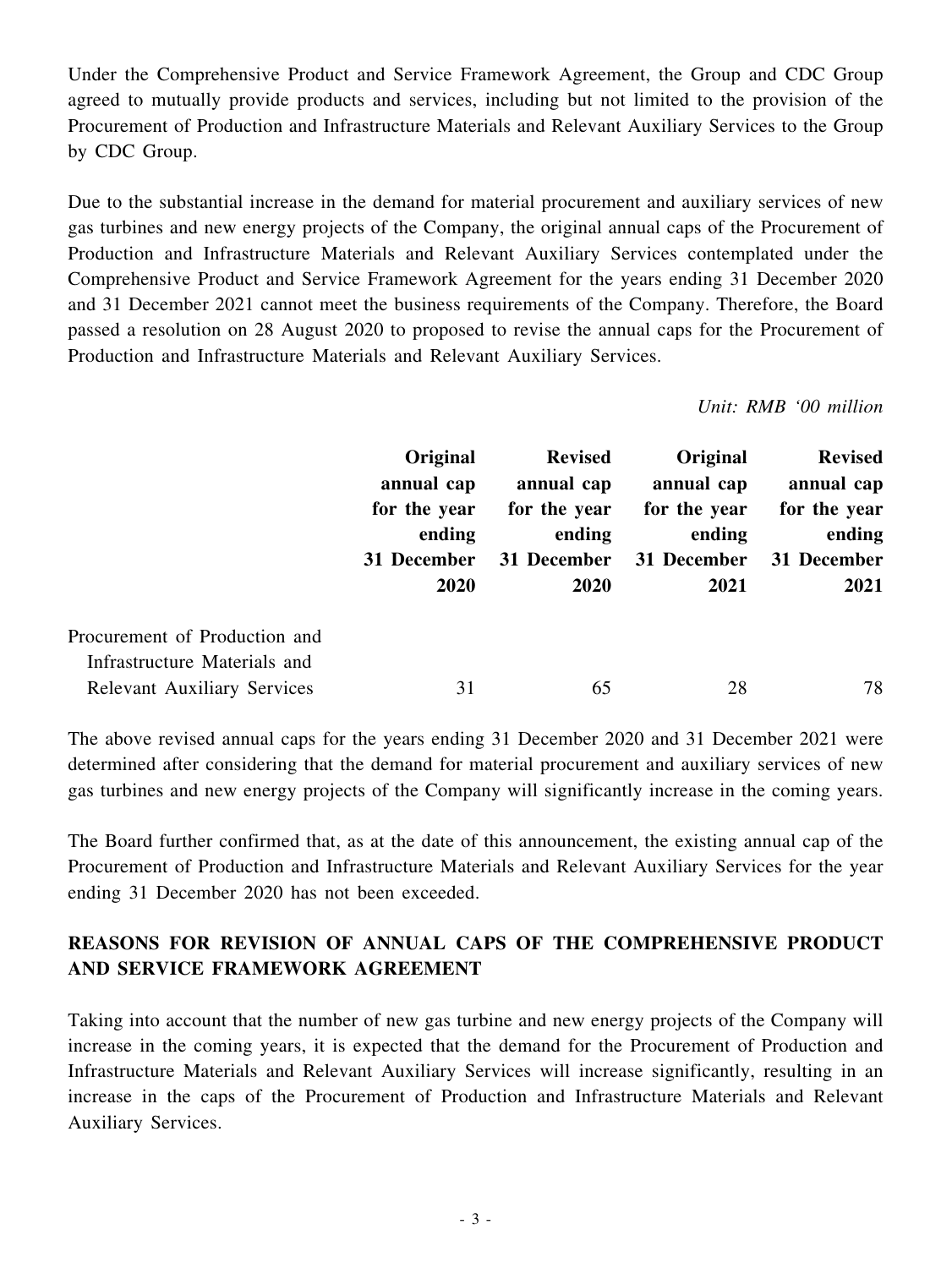The Directors (including independent non-executive Directors) are of the opinion that the revised annual caps of the transactions of the Procurement of Production and Infrastructure Materials and Relevant Auxiliary Services under the Comprehensive Product and Service Framework Agreement are fair and reasonable and are in the interests of the Company and its Shareholders as a whole.

## **INFORMATION IN RELATION TO RELEVANT PARTIES TO THE AGREEMENT**

- 1. The Company was established in December 1994 and is principally engaged in the construction and operation of power plants, the sale of electricity and thermal power, the repair and maintenance of power equipment and power related technical services. The Company's major service area is in the PRC.
- 2. CDC was established on 9 April 2003 with a registered capital of RMB37.0 billion. It is principally engaged in the development, investment, construction, operation and management of power energy, organisation of power (thermal) production and sales; manufacturing, repair and maintenance of power equipment; power technology development and consultation; power engineering, contracting and consultation of environmental power engineering; development of new energy as well as development and production of power related coal resources.

## **APPROVAL OF THE BOARD**

The thirteenth meeting of the tenth session of the Board of the Company has considered and approved the Resolution on Increasing Annual Caps of Certain Connected Transactions under the Comprehensive Product and Service Framework Agreement (2019-2021) (Please refer to the overseas regulatory announcement of the Company dated 28 August 2020 for details).

None of the Directors has any material interest in the Comprehensive Product and Service Framework Agreement. Those connected Directors, including Chen Feihu and Qu Bo, have abstained from voting on the relevant resolution in accordance with the requirements of the listing rules of the Shanghai Stock Exchange.

## **LISTING RULES IMPLICATIONS**

As at the date of this announcement, CDC, the controlling shareholder of the Company, and its subsidiaries hold a total of approximately 53.09% of the issued share capital of the Company. CDC is therefore a connected person of the Company. As such, transactions under the Comprehensive Product and Service Framework Agreement constitute continuing connected transactions of the Company.

As the highest of the applicable percentage ratios (defined under the Rule 14.07 of the Listing Rules) in respect of the revised annual caps of the Procurement of Production and Infrastructure Materials and Relevant Auxiliary Services provided under the Comprehensive Product and Service Framework Agreement is more than 5%, the transactions contemplated under the Procurement of Production and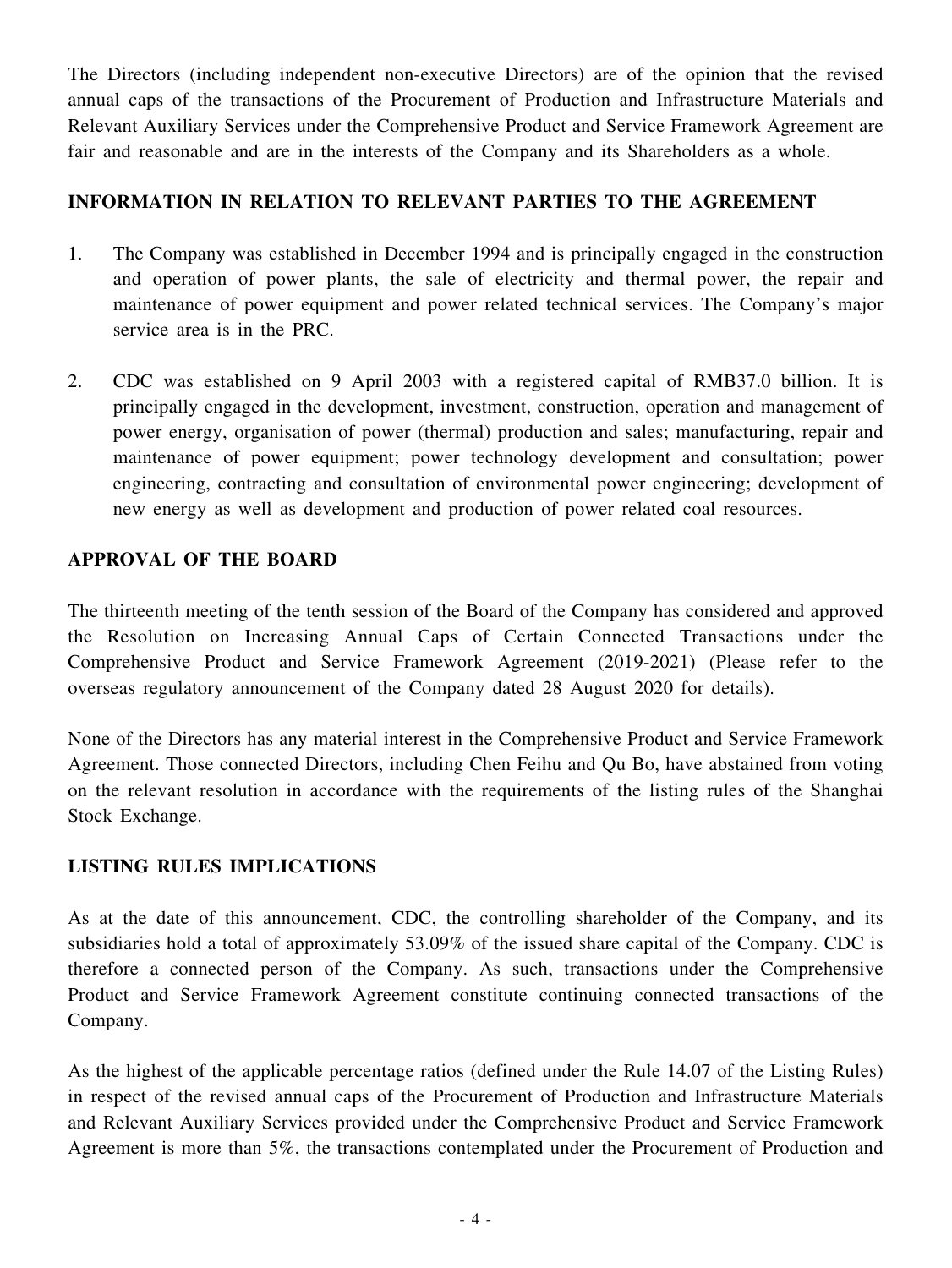Infrastructure Materials and Relevant Auxiliary Services according to the Comprehensive Product and Service Framework Agreement are subject to reporting, announcement, annual review and approval of the Independent Shareholders under Chapter 14A of the Listing Rules.

## **INDEPENDENT BOARD COMMITTEE AND INDEPENDENT FINANCIAL ADVISOR**

An independent board committee comprising all independent non-executive Directors will be formed to advise the Independent Shareholders on the revised annual caps of the Procurement of Production and Infrastructure Materials and Relevant Auxiliary Services under the Comprehensive Product and Service Framework Agreement.

The Company will appoint an independent financial advisor to advise the independent board committee and the Independent Shareholders on the revised annual caps of the Procurement of Production and Infrastructure Materials and Relevant Auxiliary Services under the Comprehensive Product and Service Framework Agreement.

## **DESPATCH OF CIRCULAR**

A circular containing details of the revised annual caps of the Procurement of Production and Infrastructure Materials and Relevant Auxiliary Services under the Comprehensive Product and Service Framework Agreement, a letter from the Independent Board Committee and a letter from the Independent Financial Adviser, both advising on the above revised annual caps, will be despatched to the Shareholders in compliance with the Listing Rules. As additional time is required for the Company to prepare the information to be included in the circular, the circular is expected to be despatched to the Shareholders on or before 18 September 2020. If it is expected that there will be a delay to the despatch of the circular, a further announcement will be published in accordance with the Listing Rules stating the reason for the delay and the new expected date of despatch of the circular.

#### **DEFINITIONS**

In this announcement, unless the context otherwise requires, the following expressions have the following meanings:

| "Board" | the board of Directors of the Company                                                                                                                                                                                                                                                                                                                                                                                                         |
|---------|-----------------------------------------------------------------------------------------------------------------------------------------------------------------------------------------------------------------------------------------------------------------------------------------------------------------------------------------------------------------------------------------------------------------------------------------------|
| "CDC"   | China Datang Corporation Ltd., a wholly state-owned company<br>established under the laws of the PRC, whose ultimate beneficial<br>owner is the State-owned Assets Supervision and Administration<br>Commission of the State Council of the PRC, and is a controlling<br>shareholder of the Company. Please refer to the section headed<br>"Information in relation to Relevant Parties to the Agreement" of<br>this announcement for details |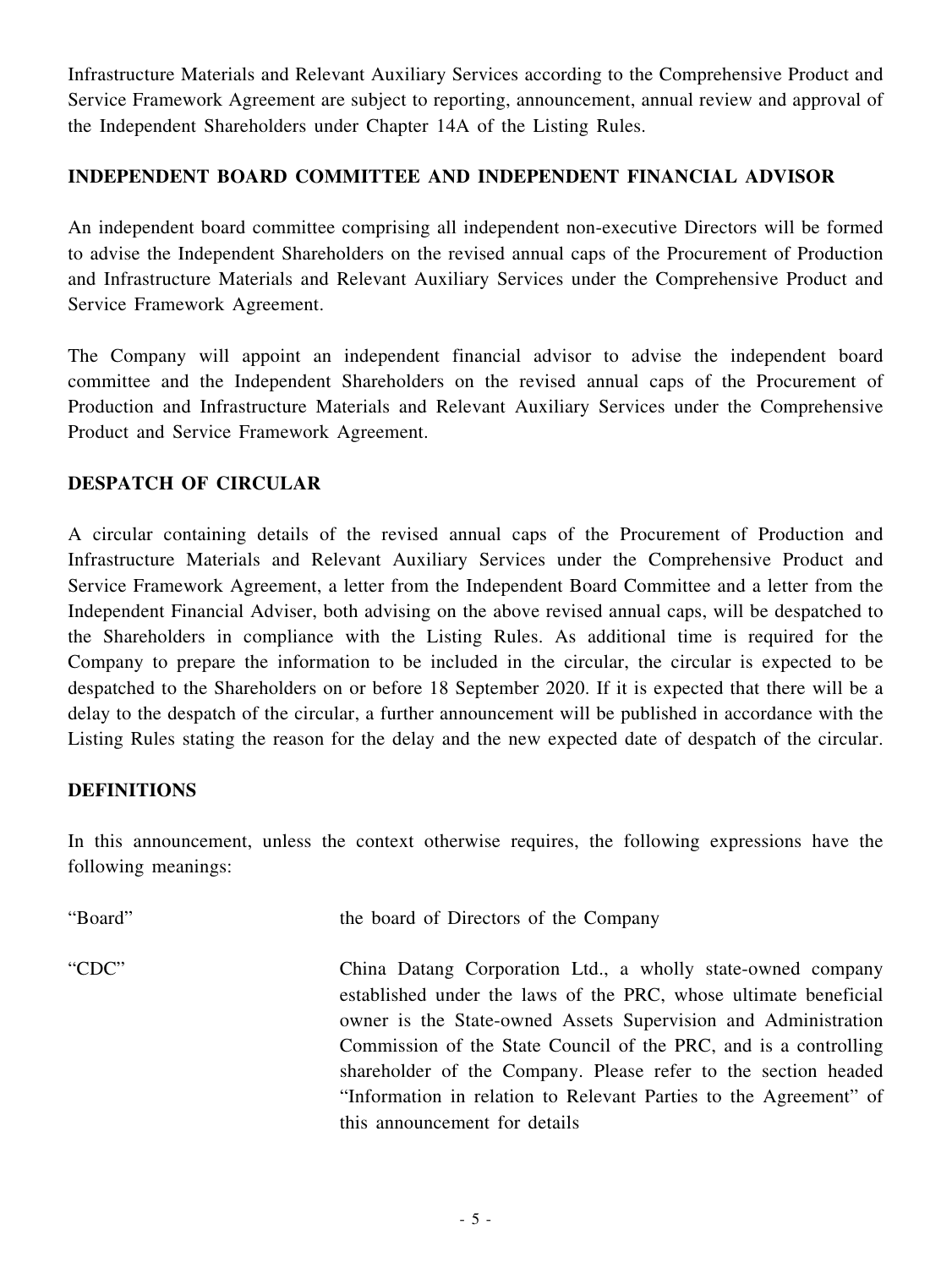"CDC Group" CDC, its controlled subsidiaries, subsidiaries and/or their respective associates (excluding the Group, its controlled subsidiaries and/or its subordinate enterprises but including the connected subsidiaries of the Group)

- "Company" Datang International Power Generation Co., Ltd., a sino-foreign joint stock limited company incorporated in the PRC on 13 December 1994, whose H Shares are listed on the Stock Exchange and the London Stock Exchange and whose A Shares are listed on the Shanghai Stock Exchange. Please refer to the section headed "Information in relation to Relevant Parties to the Agreement" of this announcement for details
- "Comprehensive Product and Service Framework Agreement" the agreement entered into between CDC and the Company on 23 January 2019 in relation to the mutual supply of products and services between CDC Group and the Group, details of which are disclosed in the announcement dated 23 January 2019 and the circular dated 11 March 2019 of the Company
- "connected person(s)" has the same meaning ascribed to it under the Listing Rules
- "connected subsidiaries" has the same meaning ascribed to it under the Listing Rules
- "connected transaction(s)" has the same meaning ascribed to it under the Listing Rules
- "controlling shareholder" has the same meaning ascribed to it under the Listing Rules

"Director(s)" the director(s) of the Company

"Group" collectively, the Company, its controlled subsidiaries and/or its subsidiaries

"Listing Rules" the Rules Governing the Listing of Securities on the Stock Exchange

"PRC" the People's Republic of China